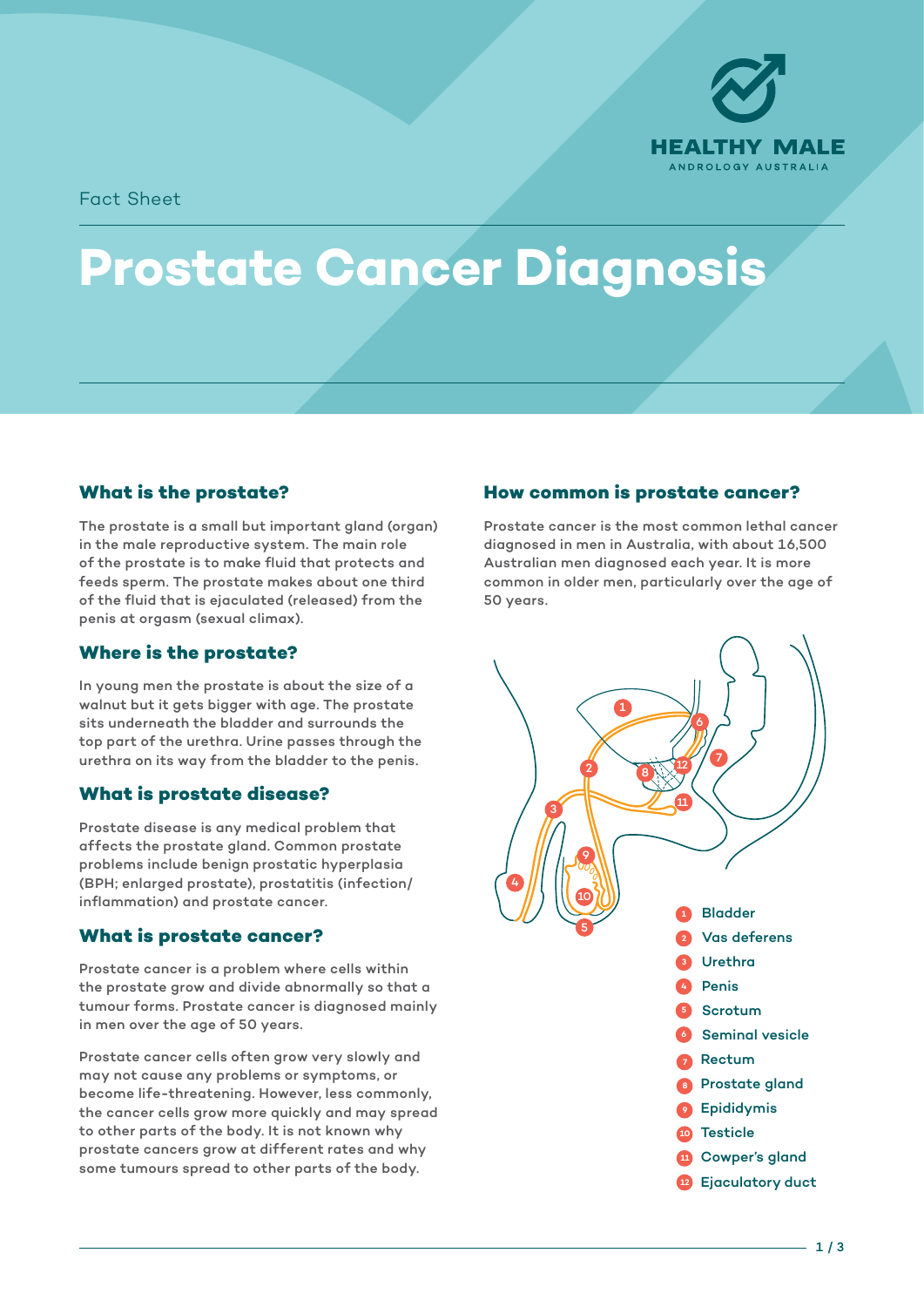#### **What causes prostate cancer?**

The causes of prostate cancer are not known. However there are certain risk factors that have been linked with developing prostate cancer, including:

- family history: a father, uncle or brother who has had prostate cancer (especially if at a young age) or, in some instances, a female relative with breast or ovarian cancer
- older age
- obesity gives an increased risk of high grade cancer
- race: men with African heritage have the highest rates of death from prostate cancer, and men of Caucasian background are more likely to get prostate cancer than Asian men (particularly Asian men eating Asian rather than western diets).

# **What are the symptoms of prostate cancer?**

Early prostate cancer rarely causes any symptoms. Problems with urination are sometimes present with prostate cancer; however, urinary symptoms are most likely to be caused by benign (noncancerous) prostate conditions such as BPH (prostate enlargement) or prostatitis.

# **How is prostate cancer diagnosed?**

Several tests may be done to see if prostate cancer is likely and help decide whether to have a prostate biopsy to confirm the diagnosis. Some tests may be done by your GP or after referral to a Urologist (a doctor specialising in diseases of the urinary tract and male genital organs).

A PSA test measures the level of prostate specific antigen (PSA) in the blood and if elevated may lead to further investigations.

A prostate MRI scan can be used to see if prostate cancer is visible, and the location of a possible cancer. This can guide the doctor to the area of suspicion to take a biopsy, if needed.

A digital rectal examination (DRE) is where a doctor places a gloved finger into the rectum (back passage) to feel for size, shape and outline of the prostate. A normal DRE does not mean cancer is not present, however an abnormal DRE may lead to further investigation with a biopsy.

If the level of PSA or the MRI or DRE is abnormal, there is a higher chance of prostate cancer being found when a biopsy is done. Importantly, most men with a slightly raised PSA level do not have cancer found at biopsy.

# **How do I make a decision about having a PSA test for prostate cancer?**

Having a PSA test may lead to further investigations after the blood test results are back, especially if the PSA level is raised. There are several things to think about before having a PSA test for prostate cancer: your age, your general health, your level of concern about having prostate cancer, any symptoms you have, your risk of having prostate cancer (for example, if there is a family history of prostate cancer or related cancers), and the risk and benefits of finding the prostate cancer early.

The benefit of a PSA test is that it may find prostate cancer when it is small and can be cured. The risks of PSA testing include having unnecessary further investigations (if the PSA elevation is not due to cancer) and treatment if a cancer is found that may not have caused problems if left untreated, given the possible negative side-effects of cancer treatments.

# **Why is biopsy necessary to diagnose prostate cancer?**

The PSA test is not a test specifically for cancer. A raised PSA level in the blood just means there is something happening in the prostate which, in most instances, is not due to cancer.

The only way to diagnose prostate cancer is with a tissue sample taken from the prostate. The biopsy is usually done by a Urologist. The tissue samples are then sent to a pathologist to be looked at under a microscope to see if cancer is present, and if so, whether it is aggressive or not.

A transrectal or transperineal ultrasound-guided biopsy of the prostate gland uses an ultrasound probe placed in the rectum (back passage) to outline the prostate. A prior MRI showing a suspicious area can guide the doctor in where to place the biopsy needles for collecting the tissue samples.

Transrectal or transperineal biopsies can be unpleasant and at least half of men have minor symptoms for a day or two afterwards. With a transrectal biopsy, there is also a small risk of serious infection (septicaemia) even when 'covering' antibiotics are used. The risk of infection with transperineal biopsy is close to zero; however, this method of biopsy usually needs a general anaesthetic.